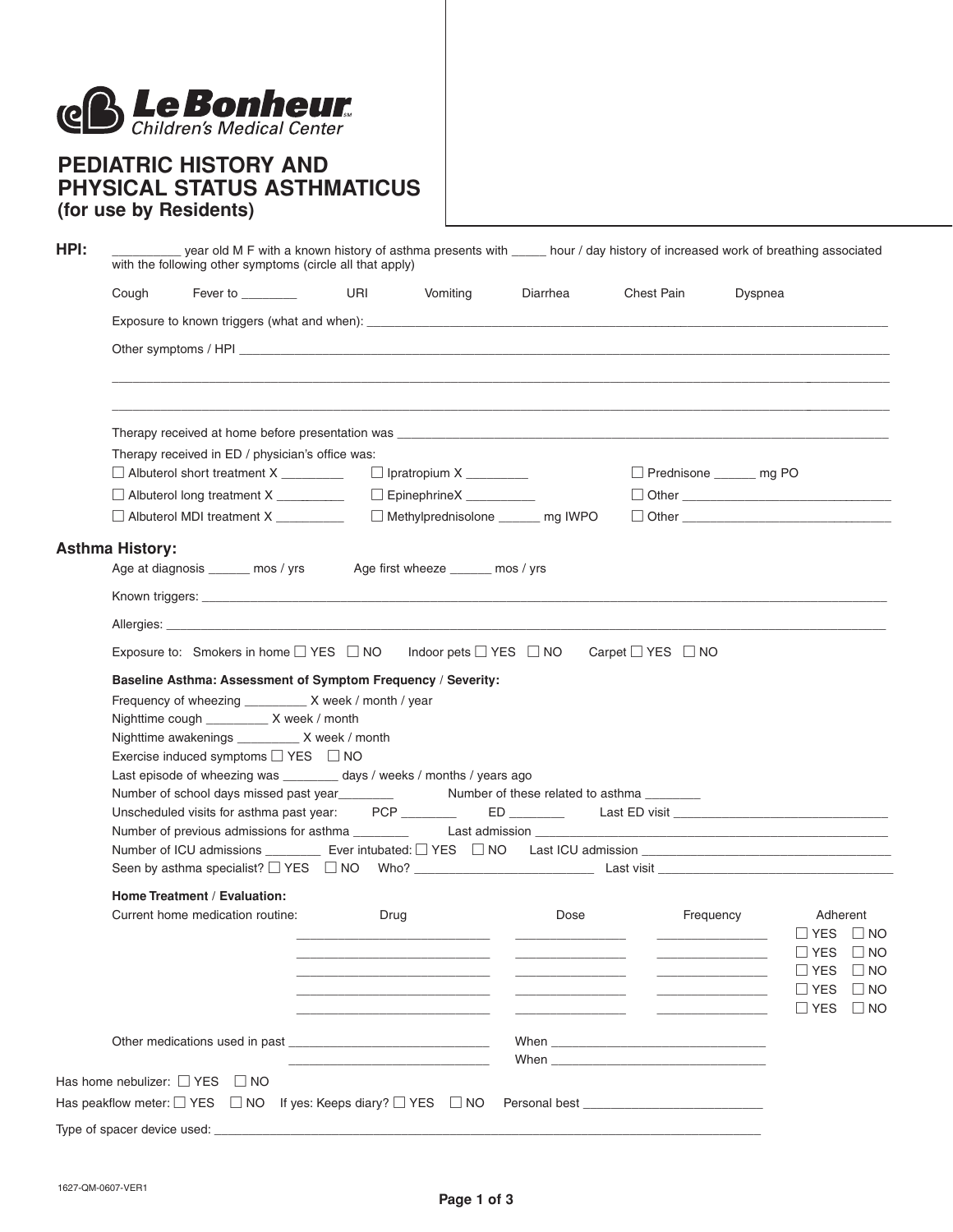

## **PEDIATRIC HISTORY AND** PHYSICAL STATUS ASTHMATICUS (for use by Residents) (continued)

Previous Medical / Surgical History (Other Than Asthma):

| Immunizations: UTD history UTD verified                                                |        |                            | DELAYED                                                                                                                                                                                                                              | <b>UNKNOWN</b>                               | Influenza vaccine this season: $\Box$ YES $\Box$ NO                                                                                                                                                                            |                             |                  |                                                                                                                                                                                                                                      |
|----------------------------------------------------------------------------------------|--------|----------------------------|--------------------------------------------------------------------------------------------------------------------------------------------------------------------------------------------------------------------------------------|----------------------------------------------|--------------------------------------------------------------------------------------------------------------------------------------------------------------------------------------------------------------------------------|-----------------------------|------------------|--------------------------------------------------------------------------------------------------------------------------------------------------------------------------------------------------------------------------------------|
|                                                                                        |        |                            |                                                                                                                                                                                                                                      |                                              |                                                                                                                                                                                                                                |                             |                  |                                                                                                                                                                                                                                      |
| Development:                                                                           |        | $\Box$ Appropriate for age |                                                                                                                                                                                                                                      |                                              |                                                                                                                                                                                                                                |                             |                  |                                                                                                                                                                                                                                      |
| <b>Family History:</b>                                                                 |        |                            |                                                                                                                                                                                                                                      |                                              |                                                                                                                                                                                                                                |                             |                  |                                                                                                                                                                                                                                      |
|                                                                                        |        |                            |                                                                                                                                                                                                                                      |                                              |                                                                                                                                                                                                                                |                             |                  |                                                                                                                                                                                                                                      |
|                                                                                        |        |                            |                                                                                                                                                                                                                                      |                                              | Other family history: example and the contract of the contract of the contract of the contract of the contract of the contract of the contract of the contract of the contract of the contract of the contract of the contract |                             |                  |                                                                                                                                                                                                                                      |
|                                                                                        |        |                            |                                                                                                                                                                                                                                      |                                              |                                                                                                                                                                                                                                |                             |                  |                                                                                                                                                                                                                                      |
| <b>Social History:</b>                                                                 |        |                            |                                                                                                                                                                                                                                      |                                              |                                                                                                                                                                                                                                |                             |                  |                                                                                                                                                                                                                                      |
|                                                                                        |        |                            |                                                                                                                                                                                                                                      |                                              |                                                                                                                                                                                                                                |                             |                  |                                                                                                                                                                                                                                      |
|                                                                                        |        |                            |                                                                                                                                                                                                                                      |                                              |                                                                                                                                                                                                                                |                             |                  |                                                                                                                                                                                                                                      |
| <b>Review of Systems:</b>                                                              |        |                            |                                                                                                                                                                                                                                      |                                              |                                                                                                                                                                                                                                |                             |                  |                                                                                                                                                                                                                                      |
|                                                                                        | ΝI     | Abnl                       |                                                                                                                                                                                                                                      |                                              |                                                                                                                                                                                                                                | ΝI                          | Abnl             |                                                                                                                                                                                                                                      |
| Constitutional                                                                         | ப      | $\Box$                     | <u> 1989 - Johann John Harry Harry Harry Harry Harry Harry Harry Harry Harry Harry Harry Harry Harry Harry Harry H</u>                                                                                                               |                                              | All/Immuno                                                                                                                                                                                                                     | ⊔                           | ⊔                | <u> 1989 - Johann John Harry Harry Harry Harry Harry Harry Harry Harry Harry Harry Harry Harry Harry Harry Harry Harry Harry Harry Harry Harry Harry Harry Harry Harry Harry Harry Harry Harry Harry Harry Harry Harry Harry Har</u> |
| Eyes                                                                                   | ⊔      | ⊔                          | <u> 1989 - Johann John Stone, mars eta bat eta bat eta bat eta bat eta bat eta bat eta bat eta bat eta bat eta b</u>                                                                                                                 |                                              | GU                                                                                                                                                                                                                             | ⊔                           | $\Box$           | the control of the control of the control of the control of                                                                                                                                                                          |
| ENT mouth                                                                              | ⊔      | ⊔                          | <u> 1989 - Johann Harry Harry Harry Harry Harry Harry Harry Harry Harry Harry Harry Harry Harry Harry Harry Harry Harry Harry Harry Harry Harry Harry Harry Harry Harry Harry Harry Harry Harry Harry Harry Harry Harry Harry Ha</u> |                                              | <b>CV</b>                                                                                                                                                                                                                      | ⊔                           | ⊔                |                                                                                                                                                                                                                                      |
| Musculoskeletal                                                                        | ⊔      | ⊔                          | the control of the control of the control of                                                                                                                                                                                         |                                              | Resp                                                                                                                                                                                                                           | ⊔                           | ⊔                | the control of the control of the control of the control of                                                                                                                                                                          |
| Skin                                                                                   | ⊔      | ⊔                          | the control of the control of the control of the                                                                                                                                                                                     |                                              | GI                                                                                                                                                                                                                             | Ш                           | ⊔                | the control of the control of the control of the control of the control of                                                                                                                                                           |
| Neuro                                                                                  | ⊔      | ⊔                          | the control of the control of the control of the                                                                                                                                                                                     |                                              | Psych                                                                                                                                                                                                                          | ⊔                           | $\Box$           |                                                                                                                                                                                                                                      |
| Heme/lymph                                                                             | $\Box$ | $\Box$                     |                                                                                                                                                                                                                                      | the control of the control of the control of | Endo                                                                                                                                                                                                                           | Ш                           | $\Box$           |                                                                                                                                                                                                                                      |
| <b>Physical Exam:</b>                                                                  |        |                            |                                                                                                                                                                                                                                      |                                              |                                                                                                                                                                                                                                |                             |                  |                                                                                                                                                                                                                                      |
|                                                                                        |        | Temp_________              | HR                                                                                                                                                                                                                                   |                                              |                                                                                                                                                                                                                                |                             | SpO <sub>2</sub> | FiO <sub>2</sub>                                                                                                                                                                                                                     |
|                                                                                        |        |                            | Wt _________ kg % ile _______                                                                                                                                                                                                        |                                              | $Ht$ $cm$ $cm$                                                                                                                                                                                                                 | $%$ ile $\_\_\_\_\_\_\_\_\$ |                  | $HC$ cm<br>$%$ ile                                                                                                                                                                                                                   |
|                                                                                        |        |                            |                                                                                                                                                                                                                                      |                                              |                                                                                                                                                                                                                                |                             |                  |                                                                                                                                                                                                                                      |
|                                                                                        |        |                            |                                                                                                                                                                                                                                      |                                              |                                                                                                                                                                                                                                |                             |                  |                                                                                                                                                                                                                                      |
| Asthma Severity Assessment: RDAI score _____________ % Predicted Peak Flow ___________ |        |                            |                                                                                                                                                                                                                                      |                                              |                                                                                                                                                                                                                                |                             |                  | $O_2$ Requirement $\_\_\_\_\_\_\_\_\_\_\_\_\_\_\_\_\_$                                                                                                                                                                               |
|                                                                                        | ΝI     | Abnl                       |                                                                                                                                                                                                                                      |                                              |                                                                                                                                                                                                                                | ΝI                          | Abnl             |                                                                                                                                                                                                                                      |
| Head                                                                                   | ⊔      | $\Box$                     | <u> 1989 - Johann Barn, mars ann an t-Amhain</u>                                                                                                                                                                                     |                                              | <b>Extremities</b>                                                                                                                                                                                                             | ⊔                           | $\Box$           |                                                                                                                                                                                                                                      |
| Skin                                                                                   | $\Box$ | $\Box$                     |                                                                                                                                                                                                                                      |                                              | Heart                                                                                                                                                                                                                          | $\Box$                      | ⊔                |                                                                                                                                                                                                                                      |
| Eyes                                                                                   | $\Box$ | ⊔                          | <u> 1989 - Johann Harry Harry Harry Harry Harry Harry Harry Harry Harry Harry Harry Harry Harry Harry Harry Harry</u>                                                                                                                |                                              | <b>Pulses</b>                                                                                                                                                                                                                  | ш                           | $\Box$           |                                                                                                                                                                                                                                      |
|                                                                                        | □      | $\Box$                     |                                                                                                                                                                                                                                      |                                              | Perfusion                                                                                                                                                                                                                      | ⊔                           | $\Box$           |                                                                                                                                                                                                                                      |
| Ears                                                                                   | $\Box$ | $\Box$                     |                                                                                                                                                                                                                                      |                                              | Abdomen                                                                                                                                                                                                                        | $\Box$                      | $\Box$           |                                                                                                                                                                                                                                      |
| Nose                                                                                   |        | $\Box$                     |                                                                                                                                                                                                                                      |                                              | Neurologic                                                                                                                                                                                                                     | $\Box$                      | $\Box$           |                                                                                                                                                                                                                                      |
| Mouth                                                                                  | ⊔      |                            |                                                                                                                                                                                                                                      |                                              |                                                                                                                                                                                                                                |                             |                  |                                                                                                                                                                                                                                      |
| Neck                                                                                   | ⊔      | $\Box$                     |                                                                                                                                                                                                                                      |                                              | Genitals                                                                                                                                                                                                                       | $\Box$                      |                  |                                                                                                                                                                                                                                      |
|                                                                                        |        |                            |                                                                                                                                                                                                                                      |                                              |                                                                                                                                                                                                                                |                             |                  |                                                                                                                                                                                                                                      |
|                                                                                        |        |                            |                                                                                                                                                                                                                                      |                                              |                                                                                                                                                                                                                                |                             |                  |                                                                                                                                                                                                                                      |